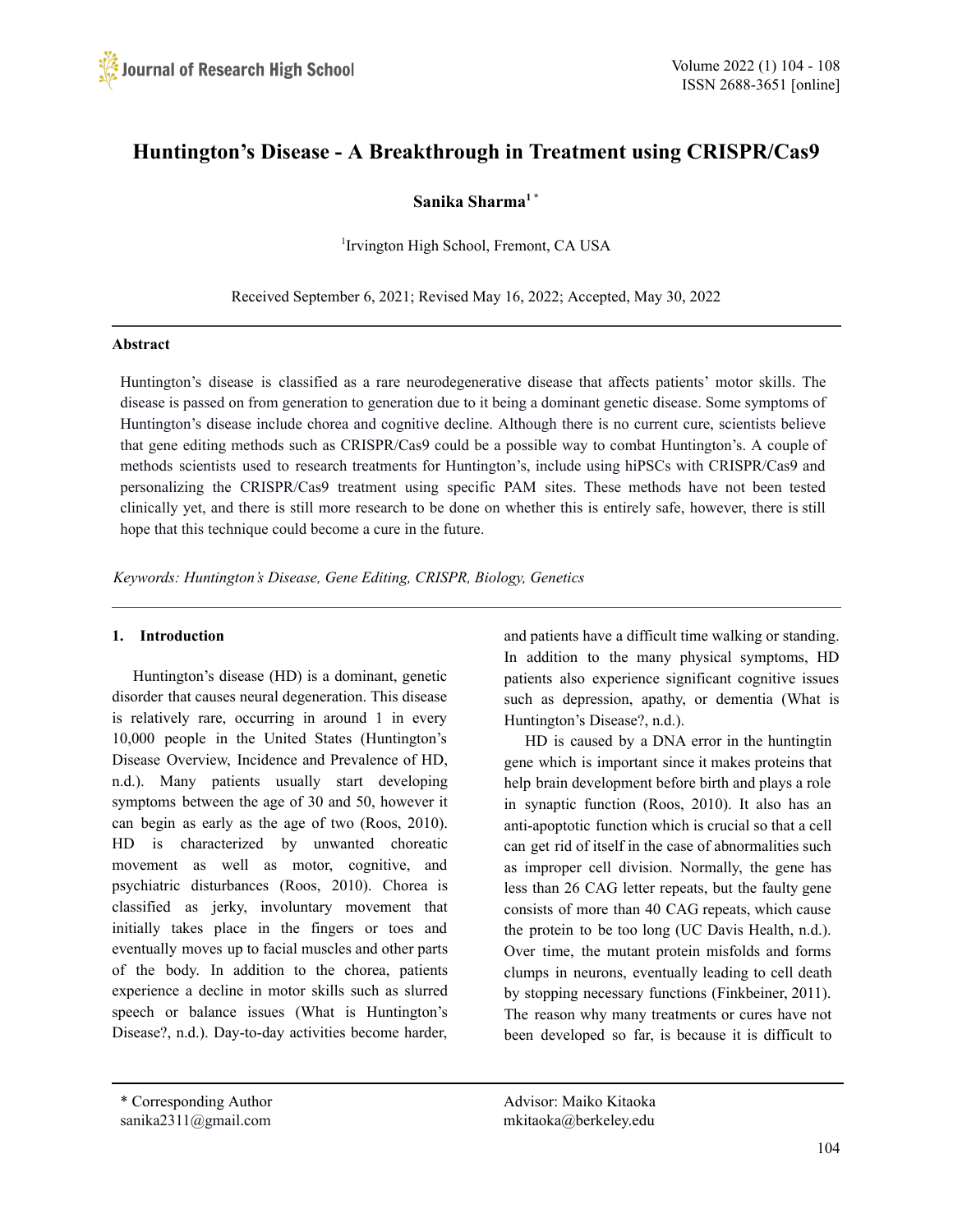treat the mutation without completely removing the gene. As the huntingtin gene is essential to have in the body, a patient cannot afford to lose it, making this option unviable.

A Huntington patient's life is divided into 2 stages, at-risk preclinical and clinical (Roos, 2010). If someone has a parent with Huntington, doctors have enough information about genetic inheritance to know that the child could potentially develop the disease, labeling them as at-risk preclinical. People in this stage do not show any symptoms and have not manifested the disease yet, so it is part of preventative care to let the patient and doctor know to look out for signs (Roos, 2010). This stage comes to an end once they confirm that the patient begins to display symptoms and carry the extra CAG repeats on the huntingtin gene (Roos, 2010). As a person approaches the clinical stage, they start developing more symptoms and signs associated with the disease.

As of now, there are no cures for Huntington's, however there are treatments to help patients. Genetic counselors can aid both patients and families with the mental health symptoms and help explain what exactly the patient is going through (Roos, 2010). Additionally, physical and occupational therapists work with patients and families to ease symptoms; there are also medicines to provide relief. For example, dopamine receptor blocking, or depleting agents are used to treat chorea (Roos, 2010). Additionally, many antidepressants are used to help with patients' depression as a result of the disease. However, scientists are currently doing intensive research to look for cures for Huntington's and believe that the answer lies in gene editing with tools like CRISPR/Cas9.

## **2. Gene Editing**

Gene editing has become a beneficial tool for scientists over the past few decades. Specifically, a tool called CRISPR/Cas9 has become popular in recent years as it is simpler, faster, and more efficient to use compared to other gene editing tools. CRISPR, also known as clustered regularly interspaced short palindromic repeats, is a fairly new technology that allows scientists to precisely and accurately edit the

DNA of an organism to remove mutations or create new beneficial ones. CRISPR is based on the use of very specific and programmable nucleases that produce changes in regions of interest in genomes using double-strand breaks (DSBs). CRISPR directs a nuclease called Cas9 to a specific location to create the DSB. Later, the cell repairs the DSB by its natural mechanism and corrects or adds new sequences in the DNA strand. (Schmidt, et al., 2021) Another important component of the CRISPR technology is the guide RNA (gRNA) that guides the Cas9 nuclease to the target site in order to edit the genome. gRNA is made up of two parts: crispr RNA (crRNA) and tracr RNA. Once these components join and guide Cas9 to the site, they perform a sequence-specific cleavage by recognizing the base pairings and target sequence. ("Full Stack Genome Engineering," n.d.)



Figure 1: This figure shows the general steps associated with CRISPR/Cas9. Once the Cas9 enzyme creates a DSB in the DNA strand, new nucleotide bases are either added or removed, and finally repaired by cellular mechanisms such as NHEJ and HDR. NHEJ is a mechanism that simply joins the two ends of the strand together, while HDR repairs the DNA strand by matching the nucleotide pairs. This results in an addition or deletion of certain genes. (Rodríguez-Rodríguez, et al., 2019)

In addition to gRNA, CRISPR requires protospacer adjacent motif, or PAM, sites to accurately find the intended target site. PAM sequences are groups of around three to five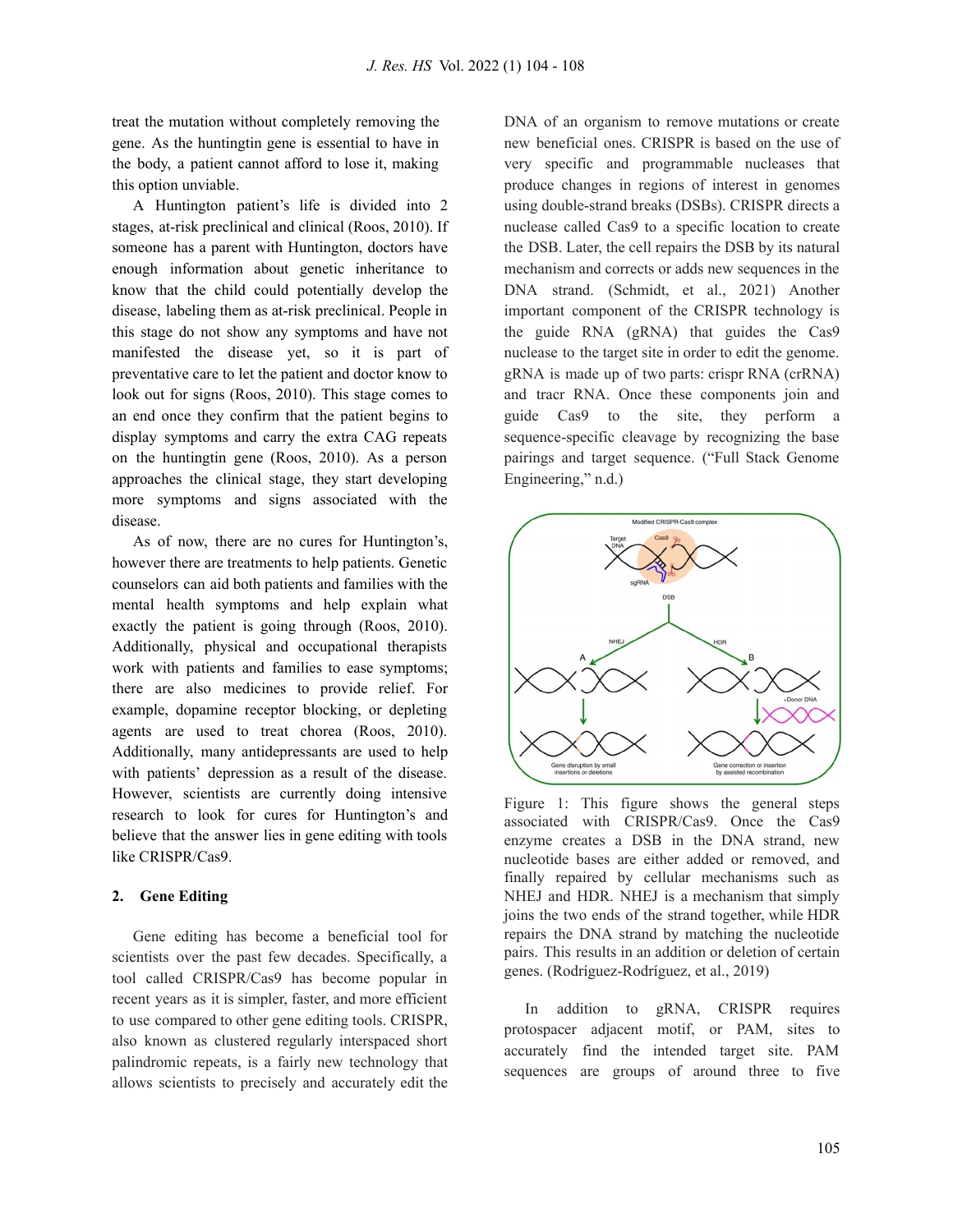nucleotides that are close to the target which help Cas9 identify where to bind to. The length of the PAM sequence helps determine the frequency of the target sites; longer sequences are found less frequently in the genome than shorter ones, while shorter sequences are more frequent. The length also helps figure out how persistent unintended off-target cuts will be. If a PAM site is long, there are less chances for there to be off-target cuts since the more specific the sequence is, the less likely it is for Cas9 to mess up while reading the nucleotides. However, if a PAM site is short, that means the sequences occur more frequently on the genome so the Cas9 might pick one that is not intended. Although a lot of research has been done on CRISPR, scientists are still not sure about the full effects off-target cuts might have on organisms. Nevertheless, there are many methods that are used to perfect gRNA design as much as possible to limit these cuts. One way the gRNA design is enhanced is to use the mutant version of Cas9 called nSpCas9. This mutant enzyme requires two nSpCas9 to make a DSB, each with its own sgRNA. Off-target activity is reduced by 50 to even 1,500 times using this method (Roos, 2010; Rodríguez-Rodríguez, et al., 2019).



Figure 2: Here, the sgRNA, modeled with the green, guides the Cas9 molecule to the target site near the PAM sites in blue and creates a DSB in the strand. (Full Stack Genome Engineering, n.d.)

Even though CRISPR has a lot of potential, it is important to be aware of its risks as well. In a study done at Columbia University, researchers created 40 embryos with a mutation responsible for blindness ("Lab Tests Show Risks of Using CRISPR Gene Editing on Embryos," 2020). They edited these embryos to get rid of the mutation, however they found that instead of editing the mutation, the chromosome with the mutation disappeared altogether. This change is extremely fatal for embryos and can alter many important functions. Furthermore, there is not enough evidence from research showing any long-term effects that CRISPR could have on a genome or person ("Lab Tests Show Risks of Using CRISPR Gene Editing on Embryos," 2020).



Figure 3: This figure shows the huntingtin gene on chromosome 4. The blue sequences model the pam sites and the orange triangles are the cut site. The green guide RNA is guiding the Cas9 to the specific target site to correct the mutation. (Reproduced from "Full Stack Genome Engineering," n.d.)

Despite its risks, CRISPR could still be extremely useful and promising. Many therapies and treatments for diseases such as sickle-cell, cancer, down syndrome, and Huntington's include the use of CRISPR. Although these therapies are still being researched, some are going through clinical trials and might become widespread treatments. Recently, some scientists conducted experiments with CRISPR to see if they could suppress the mutation in Huntington's disease and found promising results.

#### **3. New Potential Therapies**

As Huntington's disease does not have any cures right now, scientists are doing all they can to research potential ones. However, there are not any clinical trials right now for HD because of the limitations of CRISPR. Currently, CRISPR is mostly used for blood disorders such as sickle cell anemia or thalassemia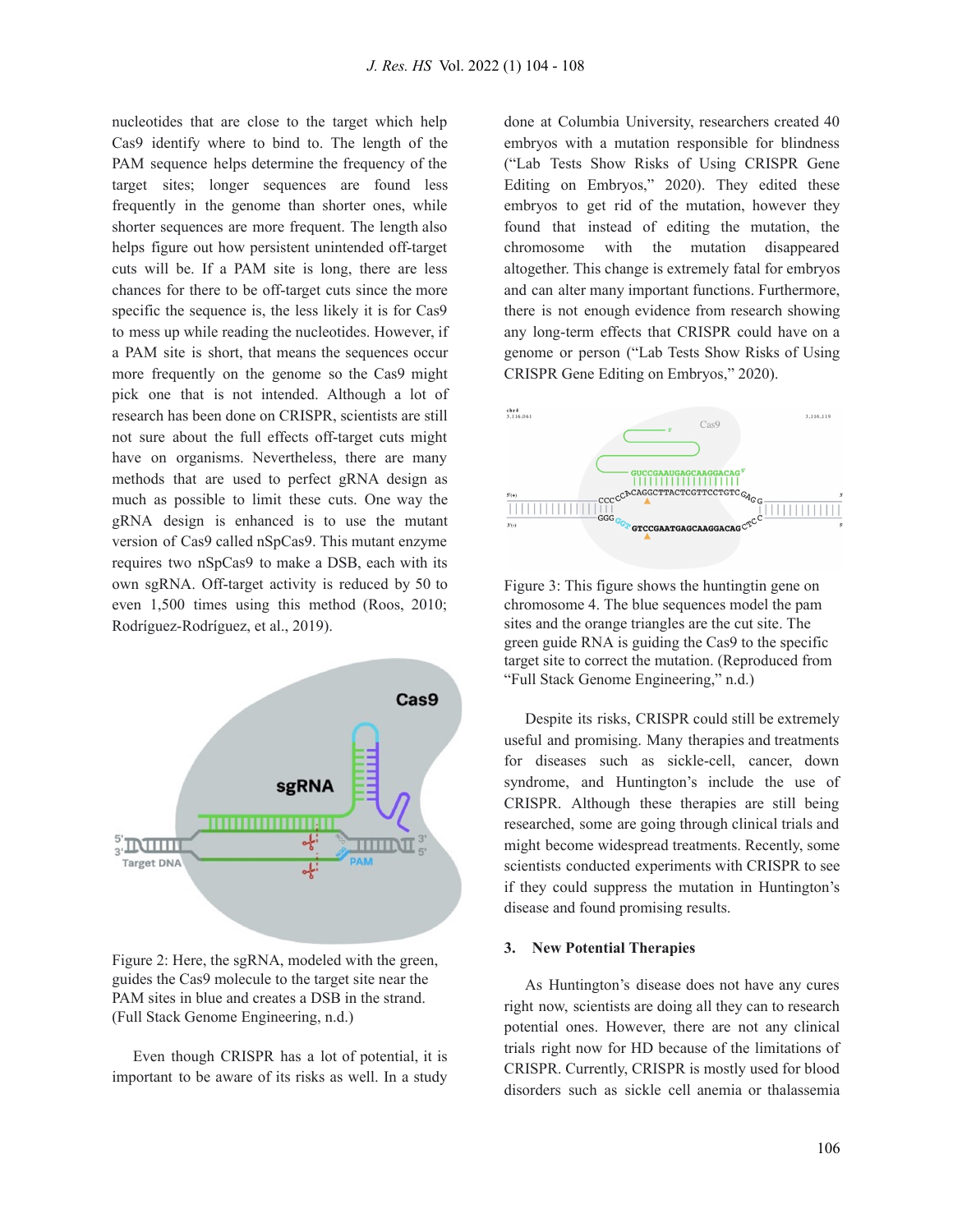because of how accessible and easy it is to treat blood cells. But, since this disorder mainly affects the brain and neurons, it is much more difficult to do treatments with gene editing in the brain due to its inaccessibility. Additionally, there is the issue of getting the CRISPR treatment to every affected cell in the human body. There are millions of cells in a person, and current technology is not equipped to deliver the treatment to every single cell yet. Nonetheless, there is still research going on in vitro related to treatments for Huntington.

An example is an experiment that a couple of scientists conducted in 2017 where they used human induced pluripotent stem cells (hiPSCs) and edited their DNA using CRISPR/Cas9. hiPSCs are special types of stem cells that are taken from a person and treated with different transcription factors that maintain their pluripotency, which is the ability of a stem cell to make other types of cells in the body (Xu, et al., 2017). hiPSCs are particularly useful since they are easy to culture in a lab and can become any desired cell type. Since Huntington affects neurons and muscle cells, scientists can use hiPSCs to create these different types of cells while having them remain genetically identical.

Because these cells are being cultured outside of a natural environment there are chances that they can pick up different types of undesirable mutations or changes, so remaining genetically identical is crucial to get accurate results throughout the study. After creating their gRNA, the scientists made different types of selections to see which cells received the correct CRISPR editing, did not receive it, received a mutant version, or received it and died (Xu, et al., 2017). This marker is useful when they go back to study the population of cells that CRISPR successfully altered. Once the CRISPR/Cas9 reached the cells, the researchers concluded that it successfully corrected the HD mutation in the cell population. They compared the corrected cells with normal ones and reported that the corrected ones were functioning normally (Xu, et al., 2017).

In another study, a group of different scientists attempted to do the same thing, just using a different approach. Here, the researchers used a personalized CRISPR/Cas9 strategy based on SNPs to target specific CRISPR/Cas9 sites targeting the mutant huntingtin gene (Shin, et al., 2016). First, the researchers identified eight of the most frequent huntingtin gene haplotypes. Upon identification, they looked for pairs of PAM sequences that were present in the mutant chromosome but not from the normal chromosome. Afterwards, the scientists used CRISPR/Cas9 to target the PAM sites and eliminate the promoter region, transcription start site, and CAG repeats. Conclusions and results showed that performing these actions permanently inactivated the CAG repeats in the mutant Huntingtin gene, thus getting rid of the disease. Something unique about this approach is that it can be personalized for every patient which is important since one technique might work on someone's body but be rejected by another's. Therefore, this approach might be more favorable than the previous one (Shin, et al., 2016).



Figure 4: This figure shows the general steps that a group of scientists took to research potential Huntington cures. After taking out hiPSCs from patients, as shown on the left, they used CRISPR/Cas9 to correct the mutation. The right part of the figure shows the neural cells when they are affected with Huntington's disease compared to healthy neural cells. (Reproduced from Xu, et al., 2017)

### **4. Conclusion**

Huntington's is a neurodegenerative disease that